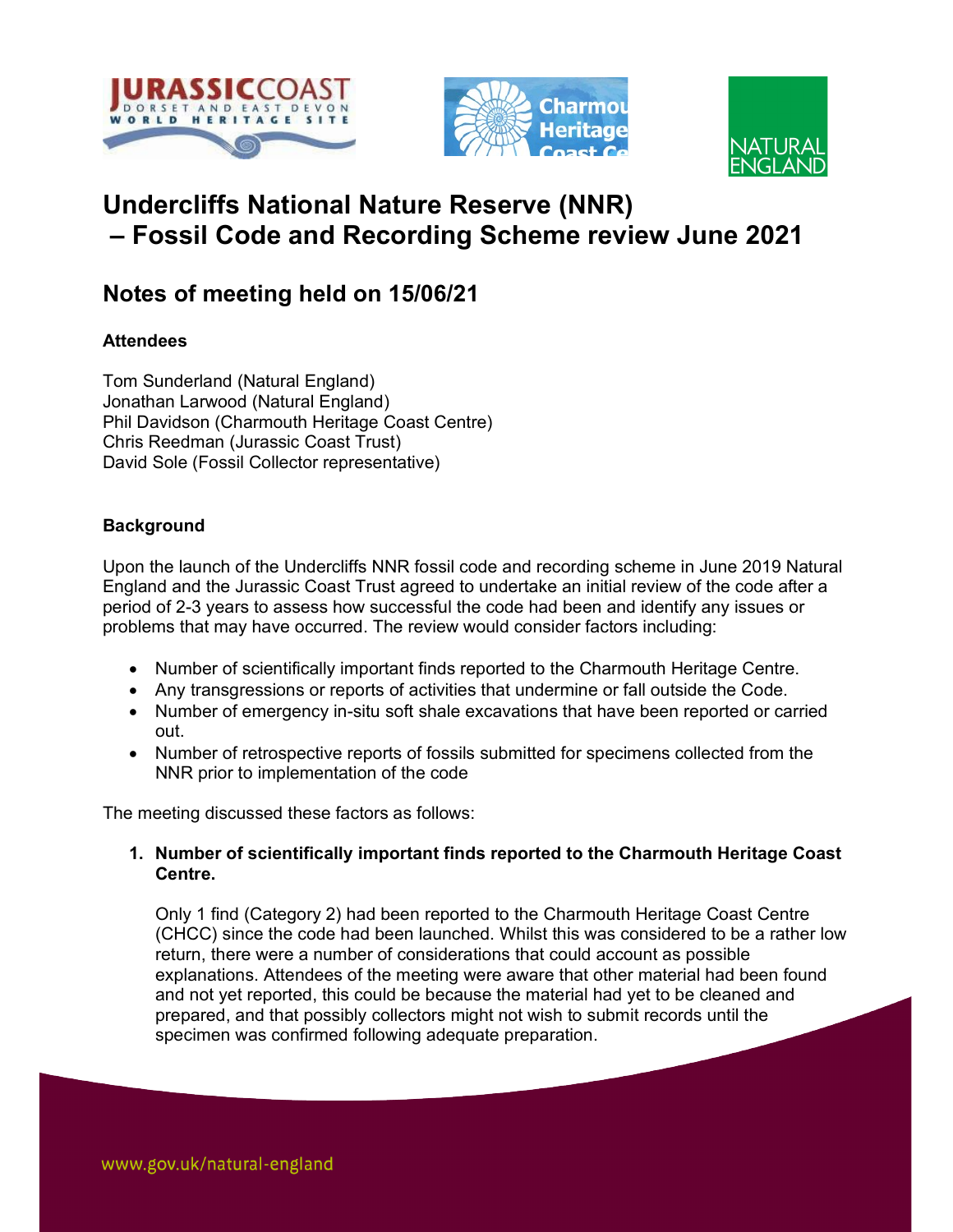Covid lockdowns over the last year had also significantly reduced the numbers of visitors and collecting activity along the coast, and this could also explain fewer finds. The Charmouth Heritage Coast Centre has been closed for over 10 months due to Covid restrictions and staff furloughed. This will be likely to have definitely impacted on the number of records for both recording schemes and raising the awareness of the Code with collectors and members of the public

It was discussed that far more finds had been recorded under the similar, but far more established West Dorset Fossil Collecting Code. This code covers a far larger area and additionally it is thought that far more collectors are active within the area. The range of fossils encountered and collected is also far broader in the area of the West Dorset code, with more insect fossils likely to be found for instance and other fossils that would qualify as Category 1 or 2 entries.

It was also suggested that the Undercliffs code may not be as well-known as the West Dorset Code, but it was largely unclear if and why finds from the Undercliffs had been underreported, and the reasons behind this.

The recent and ongoing break-up of the ammonite pavement on Monmouth Beach was discussed, and it was agreed that ideally if a collector held a significant amount of this material this should be recorded as a Category 2 entry, and this should be communicated to collectors.

#### 2. Any transgressions or reports of activities that undermine or fall outside the Code.

In May 2019 NE staff reported and photographed a wheelbarrow contraption that was clearly being used to extract heavy material from Monmouth Beach. The owner of the wheelbarrow was not identified. The use of wheelbarrows requires prior permission under the code.

In August 2018, May 2019 and September 2019 NE received reports and photographic evidence from separate witnesses who had expressed concern and observed a known collector undertaking large scale removal of material from Monmouth Beach in organised groups using sledgehammers. NE and local wildlife crime police officers identified the individual from photographs and vehicle licence number plates and followed up with enforcement letters in May and September 2019.

It was noted that although sledgehammers are not specifically banned under the code, the code does require collectors to 'Collect responsibly. If hand tools are needed wherever possible moderate their use' and to 'Please avoid breaking up larger blocks/boulders (particularly when the beach is busy) unless clearly justifiable in the context of recovering category 1 or 2 fossils'. This was considered adequate to prevent irresponsible use of larger tools such as sledgehammers.

No meeting attendees were aware of any other breaches of the Code having taken place. It was suggested that there probably have been some, albeit in low numbers and going unreported

#### 3. Number of emergency in-situ soft shale excavations that have been reported or carried out.

A total of 3 emergency excavations had been reported to NE and the Jurassic coast Trust.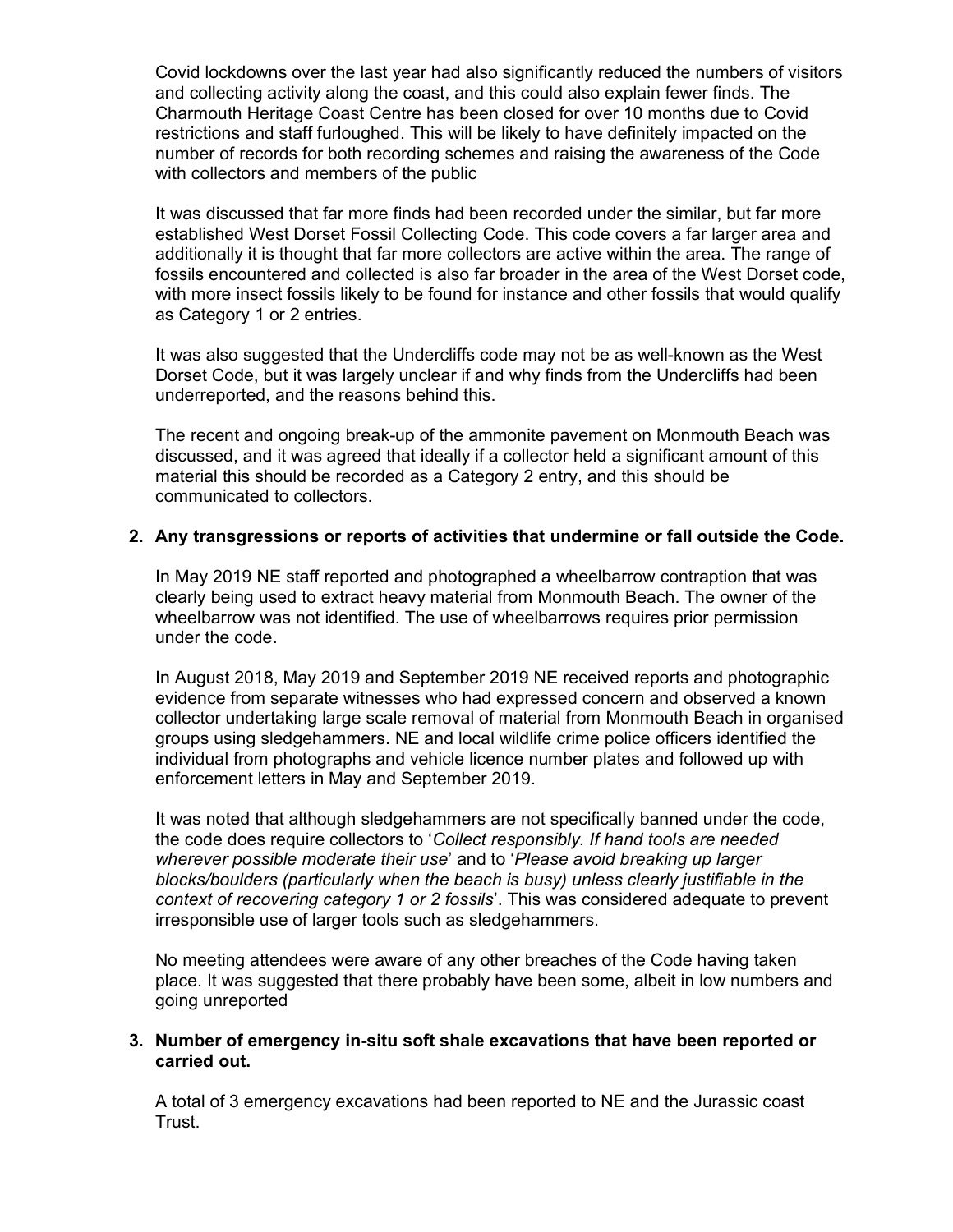- a. Dapedium extracted in January 2020
- b. Fish (genus Heterolepidotes) & disarticulated Plesiosaur vertebrae extracted in January 2020
- c. Therapod vertebrae extracted in December 2020

Whilst the number of reported emergency extractions was not considered to be low, it is likely that some extractions will have taken place but not been reported. This could be due to many factors, but it was considered that reporting and engagement with the code in emergency excavation scenarios could be improved by continuing to work with local collectors and generally raising the awareness of the code. It was noted that a significantly higher number of emergency extractions had taken place over the same time period at Black Venn and Stonebarrow. This could be a reflection of collecting effort, also availability and abundance of specimens.

Public liability insurance (PLI) was discussed as being a potential factor that may put collectors off undertaking or reporting emergency extractions. Whilst the Undercliffs code does not specifically require PLI for emergency extractions, it does clearly set out issues concerning potential liability and responsibility as follows:

'Collectors remain responsible for their own safety, as well as that of other beach users who may be affected by their actions. Natural England and the landowners take no responsibility or liability for anyone undertaking fossil collecting within the Undercliffs NNR.'

In a scenario where an emergency extraction (or planned extraction) then required a further extraction involving NE and WHS, a formal SSSI consent would normally be required and NE as the legal occupier also requires any collector to undertake a written risk assessment and to have taken out adequate PLI. This was considered immutable, and that this would be required by any Government organisation or responsible landowner such as the National Trust. To assist collectors, it was suggested that a generic risk assessment could be made available that could then easily be made site and task specific. Additionally, that recognised and known insurance companies who offer PLI for paleontological purposes could also be identified and this information made available to any collectors who needed to quickly secure PLI for an extraction. It was also considered possible that collectors could choose to collaborate with each other to ensure that some PLI cover was in place for extractions.

#### 4. Number of retrospective reports of fossils submitted for specimens collected from the NNR prior to implementation of the code

It was reported that no retrospective records had been submitted.

Whilst this was considered disappointing, it was recognised that there could be a number of constraints and factors that were discouraging collectors from submitting historical information and records.

First, Category 1 specimens that are reported under the code have short-term constraints placed on the sale of that material (specifically the code says 'Under the Code, collectors who intend to sell or otherwise dispose of their Category 1 specimens must first offer them to UK registered museums for a period of six months and then for a further 6 months to relevant worldwide museums (further advice available from NE and the Jurassic Coast Trust). If no purchase has been agreed after 12 months, the collector will be free to offer the specimen elsewhere.'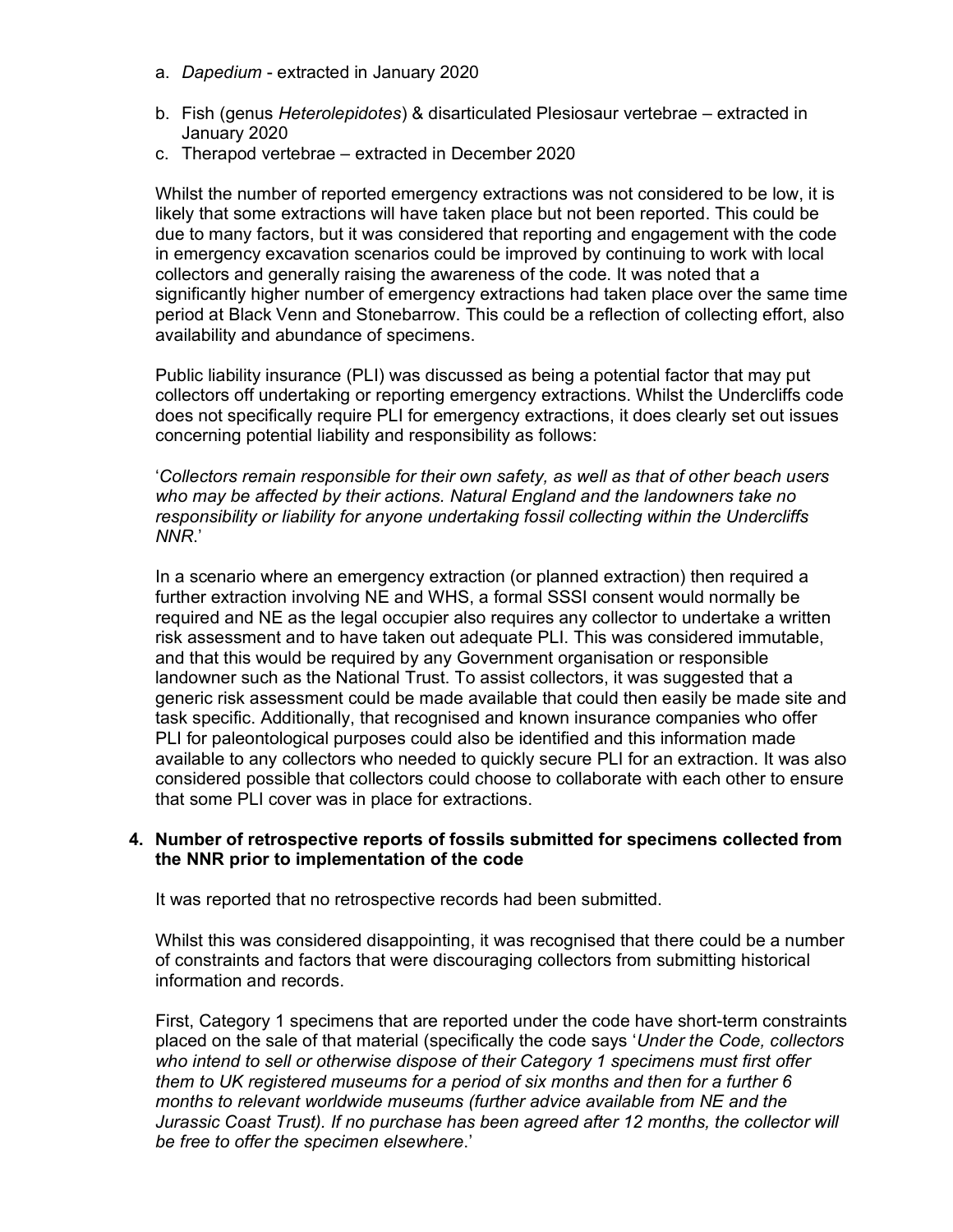Second, it was suggested that collectors may be reluctant to report finds from the NNR prior to the code that were collected due to misunderstood SSSI legislation (the 'Operation Likely to Damage - OLD' or 'Potentially Damaging Operation – PDO', now known as 'Operations Requiring Natural England's Consent – ORNEC'). In particular ORNEC 25 which prohibits 'The commercial removal of geological specimens for sale, including rock samples, minerals and fossils'.

The Undercliffs code clearly states that the requirement to seek consent from NE to undertake an ORNEC applies to the landowner and not third parties. In addition, the meeting agreed that under no circumstances would NE seek to prosecute or investigate any individual over submission of records relating to historical or held material that had been collected prior to the Undercliffs NNR collecting code, rather this information would be welcomed and received without prejudice. The meeting considered whether it might be appropriate to approach some known local collectors who had been collecting on the NNR for many years and who would be likely to hold a significant number of records.

#### Proposed changes to the code

The meeting then considered a number of other matters, including whether or not any changes may be necessary. The following changes were proposed:

- Contact details to be changed for the Jurassic Coast Trust from Sam Scriven to Chris Reedman
- In the case of in-situ emergency shale extractions, it was concluded that due to the geological banding on Monmouth beach of hard limestone and soft shale, it was likely that situations could easily arise where a full emergency extraction might not be possible in a scenario where there was a small amount of overburden of hard limestone covering the edges of a much larger shale extraction. In this situation, under the existing code, a collector would need to stop the emergency extraction once the shale had been removed and then seek permission to remove the harder limestone at a later date. This could compromise a specimen by exposing a cross section to erosion and storm/tide damage.

It was concluded that NE and the WHS would take a pragmatic approach to situations like this, and cases would likely be decided on a case-by-case basis.

Referring to emergency in-situ shale excavations, the code currently states 'Keep the extent of any excavations to an absolute minimum and only recover material that is immediately threatened or vulnerable'.

It is proposed that this be changed to 'Keep the extent of any excavations to an absolute minimum and only recover material that is immediately threatened or vulnerable, avoiding where possible any damage to overlying beds of limestone'

#### Other matters discussed

 Interpretation on Monmouth Beach could be improved to make visitors aware of the fossil collecting code and its basic messages. NE will probably need to replace the existing interpretation panel sign in 2-3 years' time (depending on levels of vandalism and condition of the sign) and when this happens text and reference to the collecting code should be added to the sign. Another option would be to design and make up a new 'fossil code' sign now, this would be a stand-alone sign